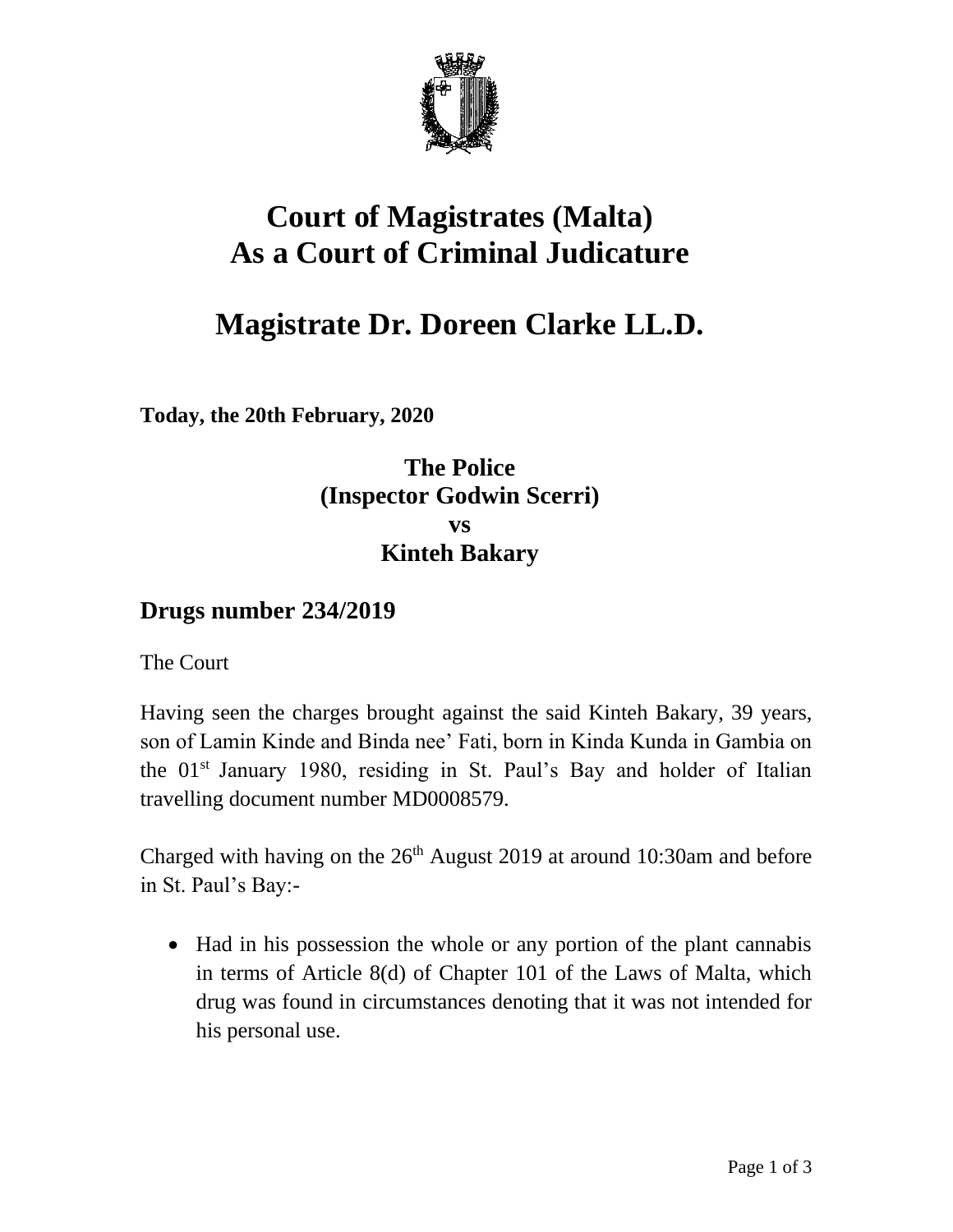• And having on the same date, place and circumstances, had in his possession the whole or any portion of the plant Cannabis in terms of Article 8(a) of Chapter 101 of the Laws of Malta.

Having seen the Order of the Attorney General issued in virtue of Section 22 of the Dangerous Drugs Ordinance (Chapter 101 of the Laws of Malta) for this case to be heard summarily by this Court sitting as a Court of Criminal Judicature.

Having seen that during the sitting held today the defendant admitted the charges brought against him and that he confirmed this admission of guilt even after having been given time to reconsider his plea.

Having heard the evidence and submissions of the parties.

Having seen the acts of the proceedings.

Having considered

That the defendant admitted the charges brought against him; these are consequently sufficently proven.

With regards the penalty to be meted out the Court Court took into consideration the nature of the offences of which the defendant is being found guilty as well as the nature and quantity of the drugs as well as defendant's admission.

Wherefore the Court after having seen sections  $8(a)(d)$ ,  $22(1)(a)$  u  $22(2)(b)(i)$ of Chapter 101 of the Laws of Malta and Regulation 9 of Legal Notice 292 of the year 1939, on his admission finds defendant guilty of the charges brought against him and condemns him to **six (6) months imprisonment** and to **a fine of five hundred Euros (€500).** Furthermore and by application of section 533 of Chapter 9 of the Laws of Malta the Court is also ordering the defendant **to pay the Registrar of this Court the sum of eight hundred fifty five Euros and fifty cents (** $\epsilon$ **855.50) which sum represents expenses** incurred in the appointment of experts; payment of the said amounts is to be